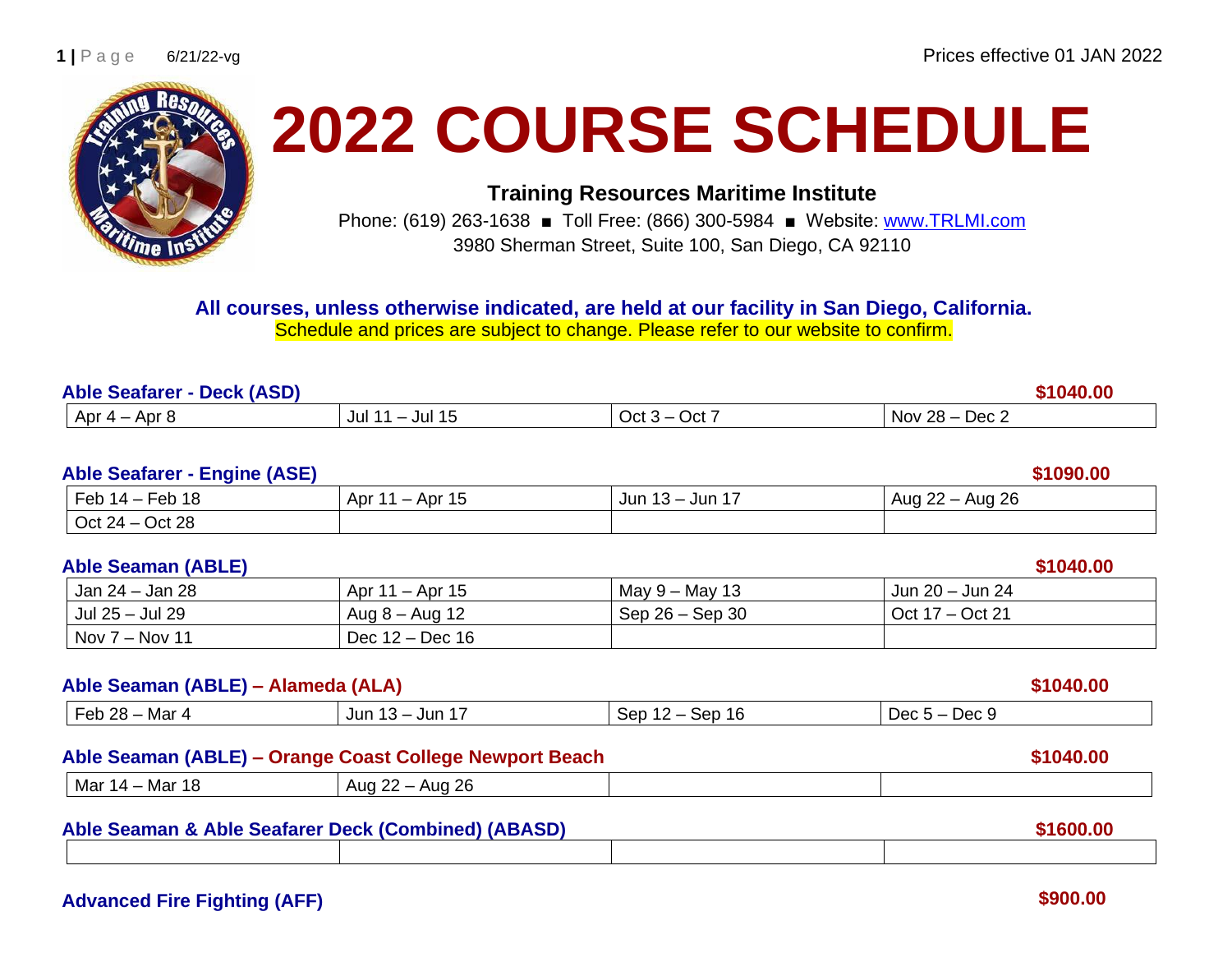**Newport Beach (NB) Conard (OX) South Lake Tahoe (SLT)** 

### **2** | P a g e 6/21/22-vg Prices effective 01 JAN 2022

| Jan 17 – Jan 20  | Feb $21 -$ Feb 24 | Mar $28 -$ Mar 31 | Apr 25 – Apr 28   |
|------------------|-------------------|-------------------|-------------------|
| Jun 27 – Jun 30  | Aug 22 – Aug 25   | $Sep 26 - Sep 29$ | Oct $17 - Oct$ 20 |
| Nov $7 -$ Nov 10 |                   |                   |                   |

### **Advanced Fire Fighting (AFF) – Orange Coast College Newport Beach \$900.00**

| ٦u<br>. . |  |
|-----------|--|

### **Advanced Fire Fighting Refresher (AFR) \$550.00**

| - Jan 12<br>Jan 11 | $Feb 15 - .$<br>Feb 16 | Mar 15 - Mar 16 |               |
|--------------------|------------------------|-----------------|---------------|
| $May 31 - Jun$     | Jul $5 -$ Jul $6$      | Sep<br>$Sep 6-$ | Oct 12<br>Oct |
| $Nov 22 - Nov 23$  |                        |                 |               |

### Advanced Fire Fighting Revalidation (AFRV) **\$400.00** \$400.00

| <b>Jan 13</b> | Jan 27        | Feb 3  | Feb 17        |
|---------------|---------------|--------|---------------|
| Mar 10        | Mar 24        | Apr 14 |               |
| May 5         | <b>May 19</b> | Jun 2  | <b>Jun 23</b> |
| Jul 14        | <b>Jul 21</b> | Aug 4  | Aug 18        |
| Sep 1         | Sep 15        | Oct 13 | Oct 27        |
| Nov 3         | Nov 17        | Dec 1  | Dec 15        |

### **Assistance Towing Endorsement (TOW) \$200.00 \$200.00**

| <b>Jan 18</b>  | Feb 8  | Feb <sub>22</sub> | <b>Mar 15</b> |
|----------------|--------|-------------------|---------------|
| Apr 12         | May 10 | <b>Jun 14</b>     | <b>Jul 19</b> |
| Aug 9          | Sep 20 | Oct 11            | Nov 8         |
| $\vert$ Dec 13 |        |                   |               |

### **Assistance Towing Endorsement (TOW) – Other Locations in California \$200.00**

**Alameda (ALA) Dana Point (DP) Long Beach (LB) Monterey (MON)** Jan 11 **Jan 25 Mar 8** Mar 8 Mar 22 **November 20** Nov 15 Apr 26 Jul 19 Oct 11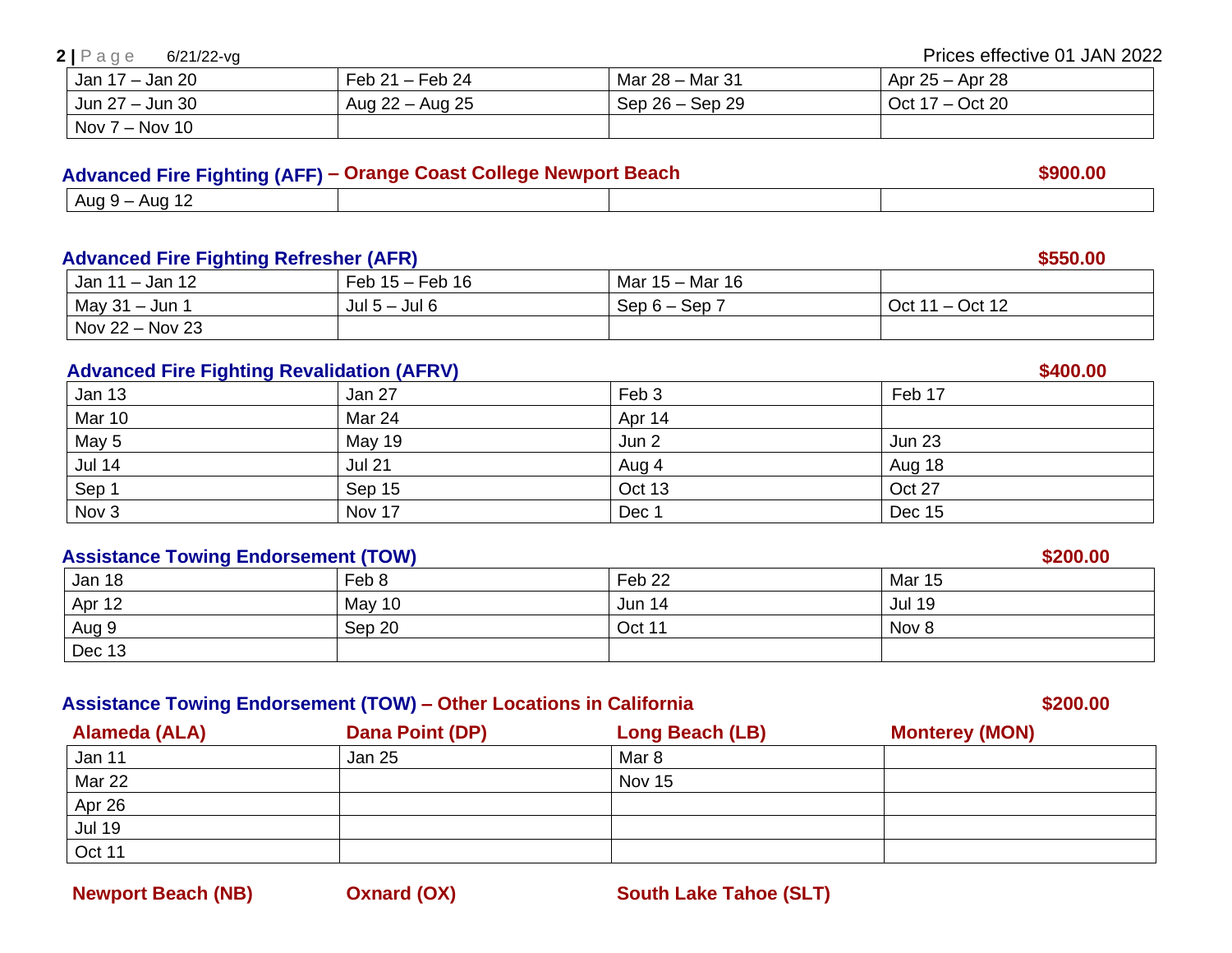May 24 Oct 4

Feb 15 Apr 26 May 17

### **Automatic Radar Plotting Aids (ARPA) \$1050.00**

|                                                                                                       |                                      | $\sim$<br>ת ה<br>Jul<br>JUI ∠9<br>$\overline{\phantom{a}}$<br>Ζu |
|-------------------------------------------------------------------------------------------------------|--------------------------------------|------------------------------------------------------------------|
| ۵ <sub>۵r</sub><br>$\overline{\phantom{a}}$<br>ີ້<br>$\overline{\phantom{0}}$<br>ιo<br>uuu<br>vu<br>_ | 18<br><b>Nov</b><br>→ Nov 1<br>$4 -$ |                                                                  |

### **Auxiliary Sailing Endorsement (SAIL) \$200.00**

| Alameda (ALA) | <b>Monterey (MON)</b> | <b>South Lake Tahoe (SLT)</b> |
|---------------|-----------------------|-------------------------------|
| Jan 6         |                       | May 12                        |
| Mar 17        |                       |                               |
| Apr 21        |                       |                               |
| <b>Jul 14</b> |                       |                               |
| Oct 6         |                       |                               |

### **Basic Training (BST) \$1100.00**

| Jan 3 – Jan <sup>-</sup> | $-$ Feb 11<br>Feb <sub>1</sub> | Feb 28 – Mar 4       | Apr $4 -$ Apr 8  |
|--------------------------|--------------------------------|----------------------|------------------|
| May 9 – May 13           | Jun $6 -$ Jun 10               | . – Jul 15<br>Jul 11 | Aug $8 -$ Aug 12 |
| Sep 19 – Sep 23          | Oct $10 - \text{Oct } 14$      | Nov 14 – Nov 18      | Dec $5 - Dec 9$  |

| (Courses may be taken separately)                     |                 |          |
|-------------------------------------------------------|-----------------|----------|
| <b>Basic First Aid, CPR, and AED (only)</b>           | 8 hours         | \$215.00 |
| <b>Basic Firefighting (only)</b>                      | <b>16 hours</b> | \$600.00 |
| <b>Personal Survival (only)</b>                       | <b>12 hours</b> | \$400.00 |
| <b>Personal Safety/Social Responsibilities (only)</b> | 4 hours         | \$160.00 |

### **Basic Training Refresher (BTR)** \$900.00

| Jan 19 – Jan 21         | Feb $23 -$ Feb $25$ |                     | Apr $20 -$ Apr 22 |
|-------------------------|---------------------|---------------------|-------------------|
| $\vert$ May 25 – May 27 | Jun 15 - Jun 17     | Jul $6 -$ Jul 8     |                   |
| Sep 7 – Sep 9           | Oct 19 – Oct 21     | Nov $21 -$ Nov $23$ |                   |

### **Basic Training Revalidation (BTRV) 1999 1999 1999 1999 1999 1999 1999 1999 1999 1999 1999 1999 1999 1999 1999 1999 1999 1999 1999 1999 1999 1999 1999 1999 1999 1999 19**

| ____<br>_____ |        |               | ------- |
|---------------|--------|---------------|---------|
|               | Jan 14 | Jan 28        | $Feb +$ |
| Feb 18        | Mar 11 | <b>Mar 25</b> | Apr     |
| Apr 15        | May 6  | May 20        | Jun 3   |

### **3** | P a g e 6/21/22-vg Prices effective 01 JAN 2022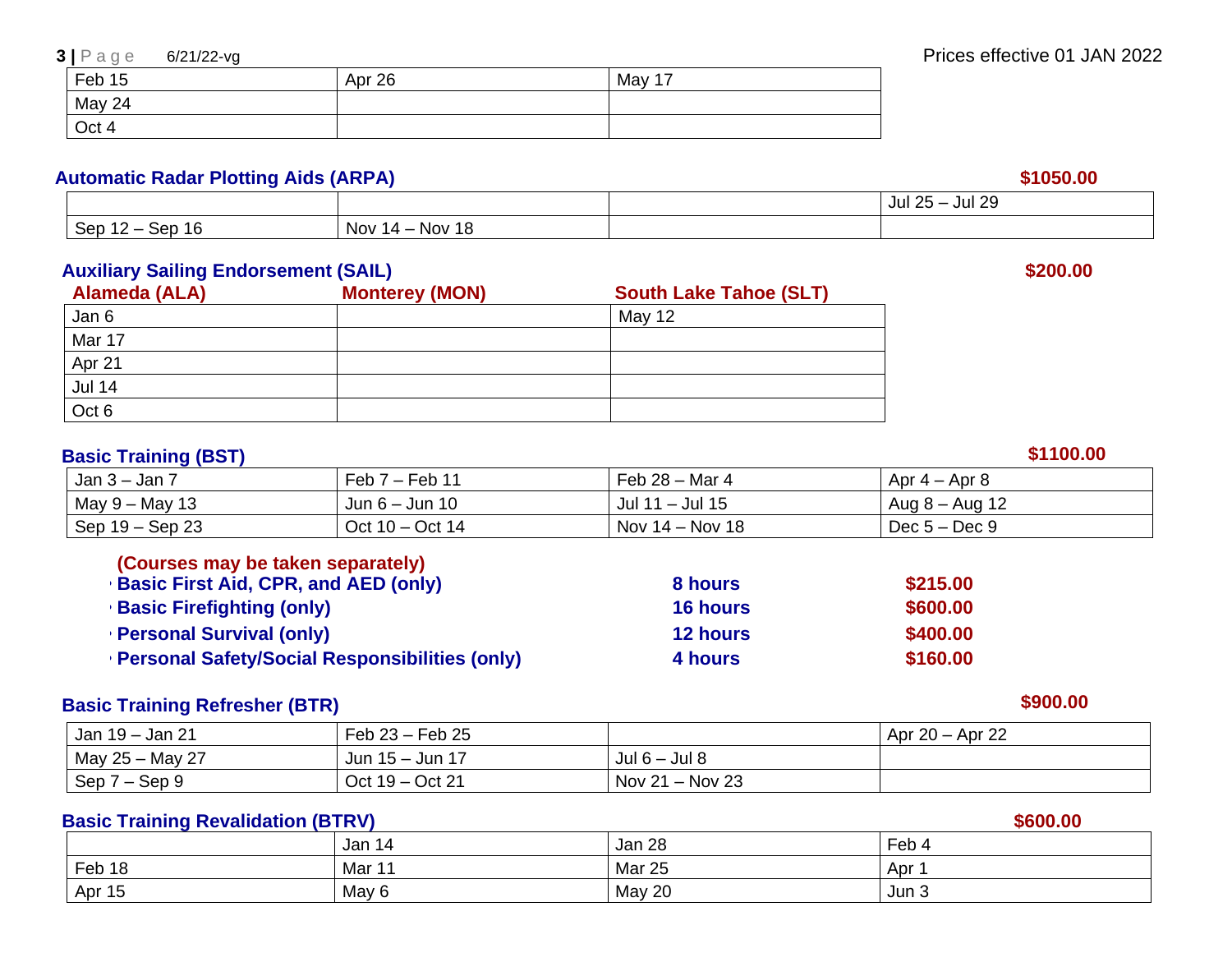|  | $4 P \text{age}$ |  |  |  | $6/21/22$ -vg |
|--|------------------|--|--|--|---------------|
|--|------------------|--|--|--|---------------|

| <b>Jun 24</b> | Jul <sup>1</sup> | <b>Jul 22</b> | Aug 5 |
|---------------|------------------|---------------|-------|
| Aug 19        | Sep <sub>2</sub> | Sep 16        | Oct 7 |
| Oct 28        | Nov 4            | Nov 11        | Dec 2 |
| Dec 16        |                  |               |       |

### **Basic Training Revalidation (BTRV) – Locations in Hawaii**  $\blacksquare$  **\$600.000 \$600.00**

| - -<br>Feb 09 | ⊣ Apr 1<br>ıд | Jun 3            | JUI 0 |
|---------------|---------------|------------------|-------|
| Aug           | Oct 1<br>14   | <b>Doc</b><br>∟∪ |       |

### **Bridge Resource Management (BRM) \$1250.00**

| - - - - - - - - . - - - - - - - | --------                             |                         |                         |
|---------------------------------|--------------------------------------|-------------------------|-------------------------|
|                                 | $·$ Apr 2 <sup>1</sup><br>Apr $18 -$ | Jul 21<br>$18 -$<br>Jul | Sep 29<br>$26 -$<br>Sep |
| $Dec 5 -$<br>Dec 8              |                                      |                         |                         |

| Bridge Resource Management (BRM) - Orange Coast College Newport Beach | \$1250.00 |  |  |
|-----------------------------------------------------------------------|-----------|--|--|
| $\vert$ Oct 4 – Oct 7                                                 |           |  |  |

### **Captain's Course (OUPV/Master up to 100 Tons) (CAPT) \$1575.00**

| Jan 10 – Jan 21        | Jan 31 – Feb 11   | Feb $14$ – Feb 25 | Mar 7 – Mar 18               |
|------------------------|-------------------|-------------------|------------------------------|
| $\sqrt{4 -$ Apr 15     | May $2 -$ May 13  | Jun $6 -$ Jun 17  | <sup>'</sup> Jul 11 – Jul 22 |
| $\vert$ Aug 1 – Aug 12 | Sep $12 -$ Sep 23 | Oct $3 - Oct$ 14  | Oct $31 - Nov 11$            |
| $\vert$ Dec 5 – Dec 16 |                   |                   |                              |

### **Captain's Course (OUPV/Master up to 100 Tons) (CAPT) – Other Locations in California \$1575.00**

 **Alameda (ALA) Dana Point (DP) Long Beach (LB) Monterey (MON)** Jan 3 – Jan 14 Jan 17 – Jan 28 Feb 28 – Mar 11 Mar  $14 - \text{Mar } 25$  Nov 7 – Nov 18 Apr 18 – Apr 29 Jul 11 – Jul 22 Oct 3 – Oct 14

| <b>Newport Beach (NB)</b> | <b>Oxnard (OX)</b> | <b>South Lake Tahoe (SLT)</b> |
|---------------------------|--------------------|-------------------------------|
| Feb $7-$ Feb 18           | Apr $18 -$ Apr 29  | May $9 -$ May 20              |
| May 16 – May 27           |                    |                               |
| Sep $26 - Oct 7$          |                    |                               |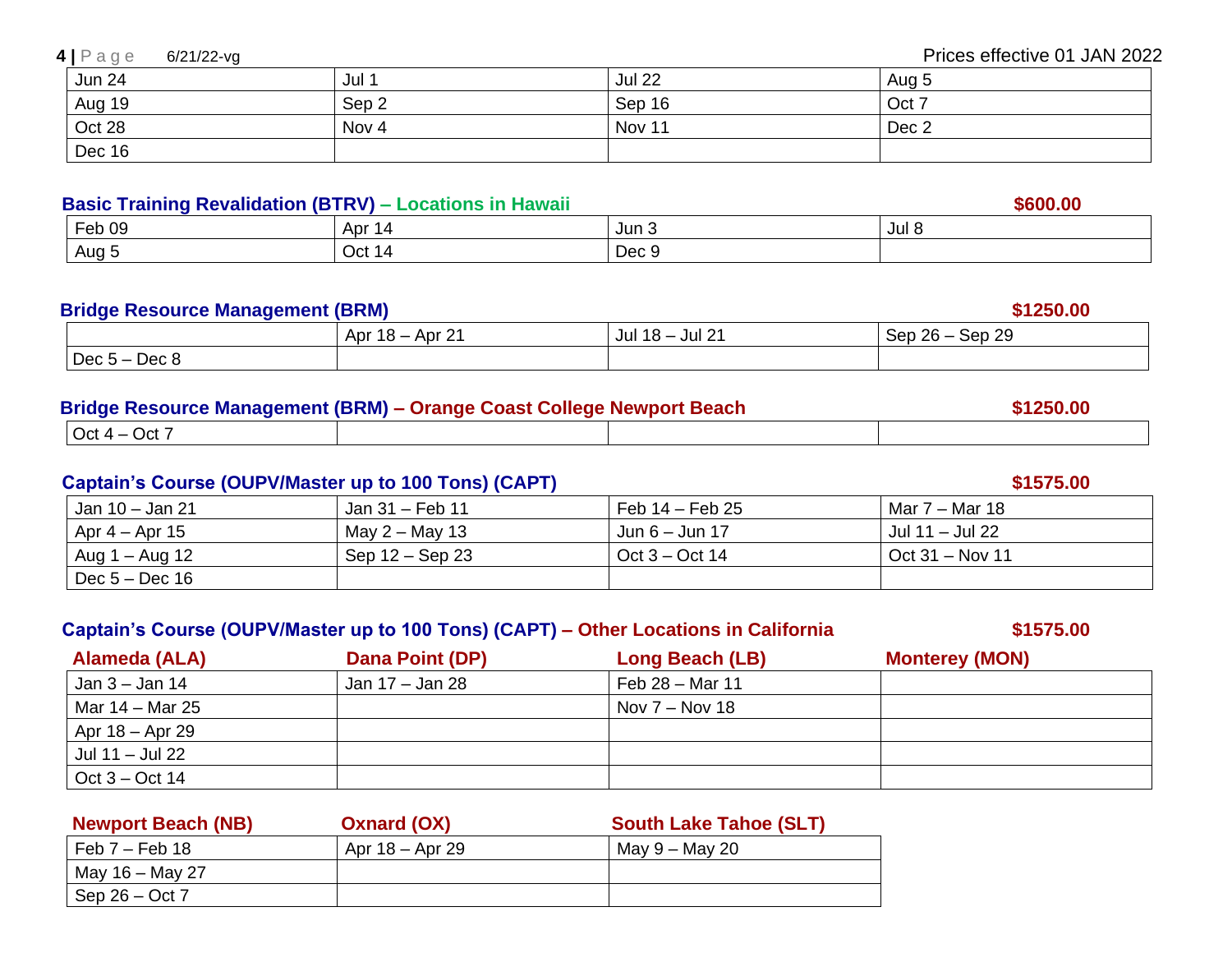| Captain's Course (OUPV/Master up to 100 Tons) (CAPT) - Locations in Hawaii<br>\$1575.00 |                                                 |                                                  |                                                |  |  |
|-----------------------------------------------------------------------------------------|-------------------------------------------------|--------------------------------------------------|------------------------------------------------|--|--|
| Honolulu, Oahu (HON)                                                                    | Kauai (KI)                                      | Kona, Big Island (KN)                            | <b>Maui (MAU)</b>                              |  |  |
| Jan 17 - Feb 5 [EVENINGS &<br><b>WEEKENDSI</b>                                          | Jul 11 - Jul 30 [EVENINGS &<br><b>WEEKENDSI</b> | May $2 -$ May 21 [EVENINGS &<br><b>WEEKENDSI</b> | Feb 14 - Mar 5 [EVENINGS &<br><b>WEEKENDSI</b> |  |  |
| Mar $14 -$ Apr 2 [EVENINGS &<br><b>WEEKENDSI</b>                                        |                                                 |                                                  | Sep 12 – Oct 1 [EVENINGS &<br><b>WEEKENDSI</b> |  |  |
| Jun 13 - Jun 24 [DAYTIME]                                                               |                                                 |                                                  |                                                |  |  |
| Aug $8 -$ Aug 27 [EVENINGS &<br><b>WEEKENDSI</b>                                        |                                                 |                                                  |                                                |  |  |
| Oct 31 - Nov 19 [EVENINGS &<br><b>WEEKENDSI</b>                                         |                                                 |                                                  |                                                |  |  |

| <b>Celestial Navigation for Oceans Endorsement (CELE)</b> |                   |  |  |
|-----------------------------------------------------------|-------------------|--|--|
| $Mar 28 - Apr 8$                                          | Aug $15 -$ Aug 26 |  |  |

| <b>Crowd Management (CMGT)</b> | ,.uv          |       |  |
|--------------------------------|---------------|-------|--|
|                                | Sep 12<br>╶╹∠ | Dec 5 |  |

| Deck License Renewal (for Limited and Small Vessels up to 200 Tons) (DECK) | \$375.00 |
|----------------------------------------------------------------------------|----------|
|                                                                            |          |

| San Diego (SD) | Alameda (ALA)     |  |
|----------------|-------------------|--|
| Jan 10         | Feb <sub>21</sub> |  |
| Mar 14         | May 24            |  |
| May 9          | Aug 1             |  |
| Jul 5          | Nov 1             |  |
| Sep 6          |                   |  |
| <b>Nov 21</b>  |                   |  |

**Electronic Chart Display Information System (ECDIS)**  $\sqrt{\frac{1}{\text{Jun }27 - \text{July }1}}$   $\text{Aug }29 - \text{Sep }2$ Jun 27 – July 1  $\vert$  Aug 29 – Sep 2 Oct 24 – Oct 28  $\vert$  Nov 28 – Dec 2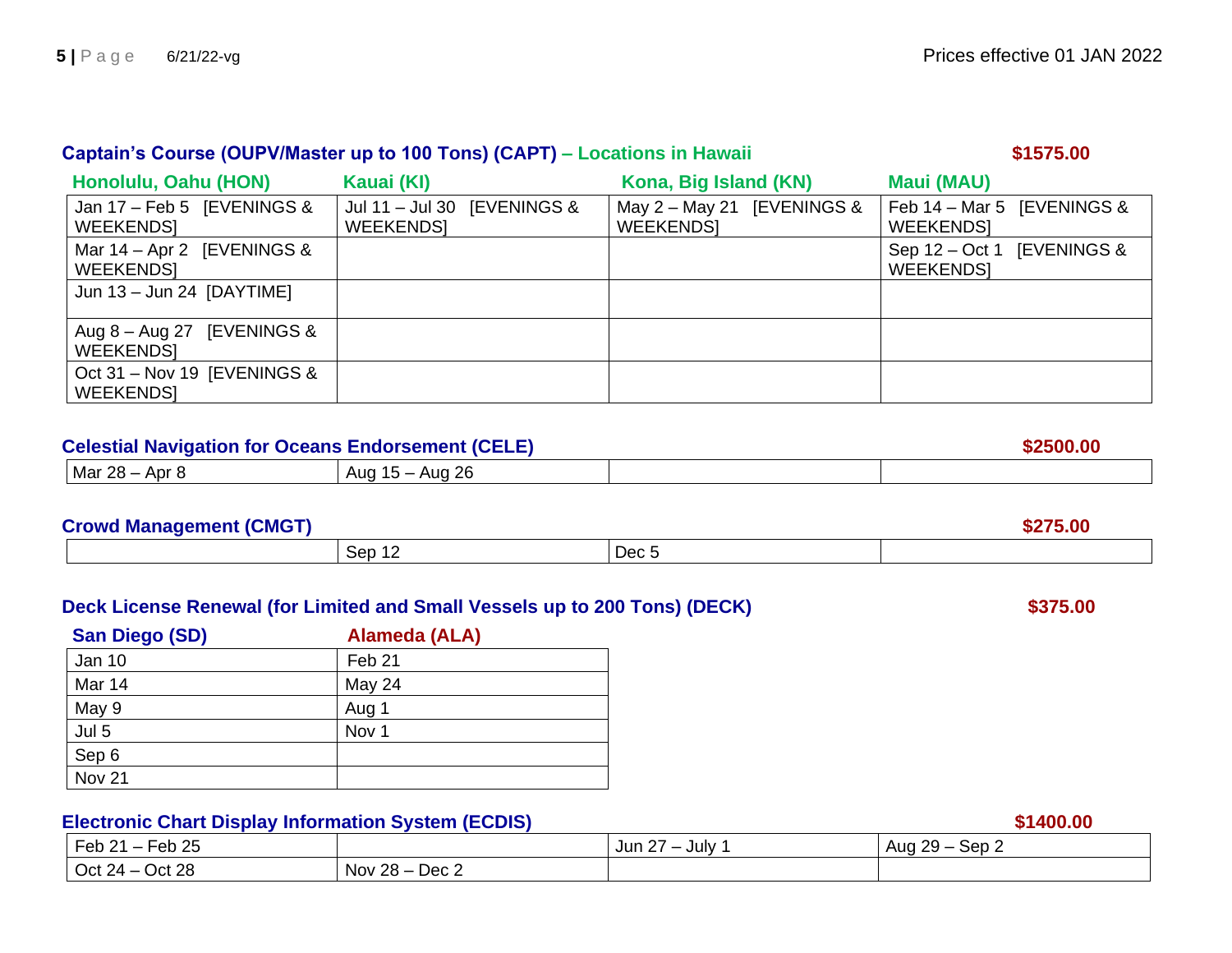| 6 Page<br>6/21/22-vg |                                                                                          | Prices effective 01 JAN 2022 |
|----------------------|------------------------------------------------------------------------------------------|------------------------------|
|                      | Electronic Chart Display Information System (ECDIS) – Orange Coast College Newport Beach | \$1400.00                    |
| Oct $17 - Oct$ 21    |                                                                                          |                              |

### **Engine Room Resource Management (ERM)** *Bosic* **Constant Constant Constant Constant Constant Constant Constant Constant Constant Constant Constant Constant Constant Constant Constant Constant Constant Constant Constant Co**

| $-$ Feb 25<br>Feb 21               | Jun $6 -$ Jun 10 | -19<br>Aug<br>Aua<br>15 —<br>1 J | Oct 14<br>Oct $10 -$ |
|------------------------------------|------------------|----------------------------------|----------------------|
| Dec 1<br>Dec 16<br>$\sim$ 14 $-$ 1 |                  |                                  |                      |

### **FCC Examination \$100.00**

### **Please call TRLMI to schedule exam (619)263-1638**

### **Fast Rescue Boat (FRB)** \$1300.00

| ~r<br>– Ar<br>.<br>u<br>ັບ | റമ<br>~~<br>May<br>Mav<br>∠ບ<br>້ | Λ.<br>$\overline{110}$<br>AUC<br>$\cdots$<br>Auu | Nov<br>ירו |
|----------------------------|-----------------------------------|--------------------------------------------------|------------|
|                            |                                   |                                                  |            |

### **Global Maritime Distress & Safety System (GMDSS) \$1850.00**

### Mar 7 – Mar 18 **May 16 – May 27** Jun 20 – Jul 1 Aug 15 – Aug 26 Oct 31 – Nov 11

### **High Voltage Safety (HVS) \$1925.00**

|                         | Feb $21 -$ Feb 25 |                | Apr 18 – Apr 22       |
|-------------------------|-------------------|----------------|-----------------------|
| Jun 13 - Jun 17         | Jul 11 - Jul 15   | Aug 29 – Sep 2 | Nov 7<br>$7 - Nov 11$ |
| $\sqrt{$ Nov 28 – Dec 2 |                   |                |                       |

### **Leadership and Managerial Skills (LMS)** *Leadership and Managerial Skills (LMS)* **<b>***S1200.00*

|                              | - -<br>Feb<br>ะีีี∼<br>$14-$<br>־טט | May<br>19 '<br>Mav<br>$16 -$ | Jul 8<br>$-$ Jul 5 $-$ |
|------------------------------|-------------------------------------|------------------------------|------------------------|
| Sep<br>Sep<br>. _<br>∪ו<br>╶ | Nov<br><b>NOV</b><br>14 —<br>.      |                              |                        |

### **Leadership and Managerial Skills (LMS) – Orange Coast College Newport Beach \$1200.00**

|--|

### **Leadership and Teamworking Skills (LTS) \$350.00**

| . |       |                                  | .           |
|---|-------|----------------------------------|-------------|
|   | May f | $S^{\alpha}$<br>ı٢<br>uuu<br>. . | Nov.<br>. . |
|   |       |                                  |             |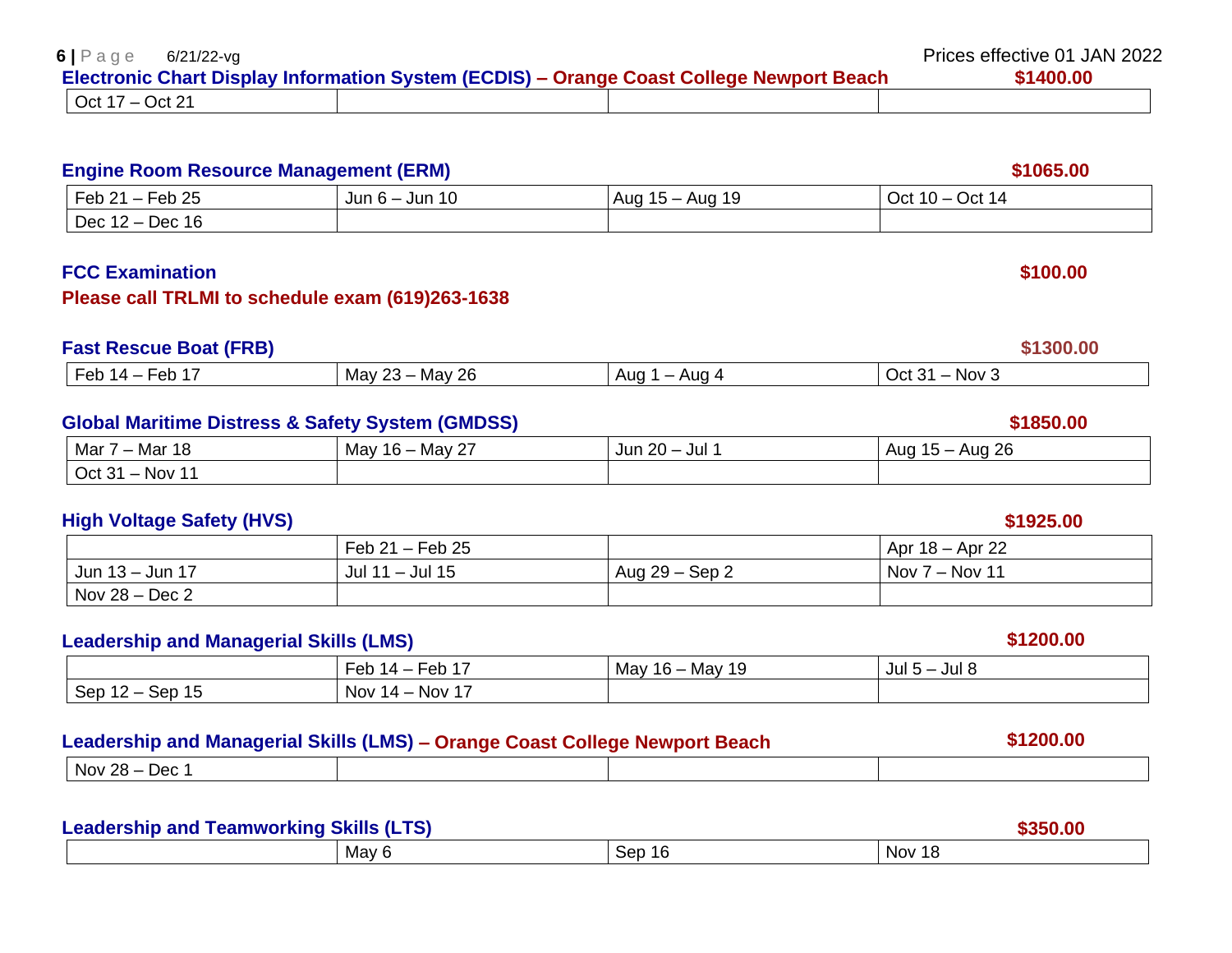| $7 \mid P \text{age}$ | 6/21/22-vg |                                                                              | Prices effective 01 JAN 2022 |  |
|-----------------------|------------|------------------------------------------------------------------------------|------------------------------|--|
|                       |            | Leadership and Teamworking Skills (LTS) – Orange Coast College Newport Beach | \$350,00                     |  |
| $\overline{~}$ Dec 2  |            |                                                                              |                              |  |

### **Management of Electrical and Electronic Control Equipment (MEECE[\) \\$1365.00](https://www.maritimetrainingschool.com/management-of-electrical-)** \$1365.00

| ,Jan 3 —<br>Jan         | $28 -$<br>Mar 4<br>-eb                  | May 9 – May<br>ັບ | Jul 22<br>٦О.<br>Jul<br>$\cdot$ 10 $-$ |
|-------------------------|-----------------------------------------|-------------------|----------------------------------------|
| ഹ<br>Aug 26<br>Aug 22 – | 30 <sub>o</sub><br>$26 -$<br>Sep<br>Sep | – Nov 4<br>Oct 31 | <b>Doo U</b><br>Dec 5<br>n – Dec S     |

### **Maritime Security Awareness (MSA) 165.00 165.00 5165.00**

| Jan 6  | Feb 10 | Mar <sub>3</sub> | Apr   |
|--------|--------|------------------|-------|
|        |        | Jul 14           | Aug 1 |
| Sep 22 | Oct 6  | Nov 10           | Dec 8 |

### **Medical First Aid Provider (MFP)** \$1155.00

|                    |                     |                              | _ _ _ _ _ _ _          |
|--------------------|---------------------|------------------------------|------------------------|
| Jan 26<br>Jan 24 – | Apr<br>Apr 1<br>ں ا | $-$ May 4<br>May<br><u>_</u> | <b>Jul 13</b><br>Jul 1 |
| Aug 29 -<br>Aug 31 |                     |                              |                        |

### **Master 500-1600 GT-3 rd Mate Prep Course (M500) \$3000.00**

| Jar<br>.<br>Apr<br>Jan<br>. .<br>__ | റ<br>Oct<br>w | Nov.<br>. |
|-------------------------------------|---------------|-----------|

### **MSC Government Vessels (6 Modules\*) \$1650.00**

| Jan 17 – Jan 21         | Feb $21 -$ Feb $25$ | Mar 14 - Mar 18  | Apr 18 – Apr 22   |
|-------------------------|---------------------|------------------|-------------------|
| $\vert$ May 16 – May 20 | Jun $13 -$ Jun 17   | Jul 25 - Jul 29  | Aug $15 -$ Aug 19 |
| $\vert$ Sep 19 – Sep 23 | Oct 17 – Oct 21     | Nov $7 -$ Nov 11 | Dec $12 - Dec 16$ |

| *Government Vessels modules may be taken separately:                     |                 |          |
|--------------------------------------------------------------------------|-----------------|----------|
| <b>MSC Shipboard Damage Control (DC) (only)</b>                          | <b>16 hours</b> | \$600.00 |
| MSC Chemical, Biological, Radiological and Nuclear Defense (CBRD) (only) | 8 hours         | \$385.00 |
| <b>MSC Marine Environmental Protection Program (EP) (only)</b>           | 4 hours         | \$200.00 |
| <b>MSC Shipboard Helicopter Fire Fighting (HELO FF) (only)</b>           | 4 hours         | \$200.00 |
| (non-MSC) Antiterrorism (AT) (only)                                      | 2 hours         | \$125.00 |
| (non-MSC) Survival, Evasion, Resistance and Escape (SERE) (only)         | <b>6 hours</b>  | \$200.00 |

### **MSC Readiness Refresher (RR) \$995.00 \$995.00**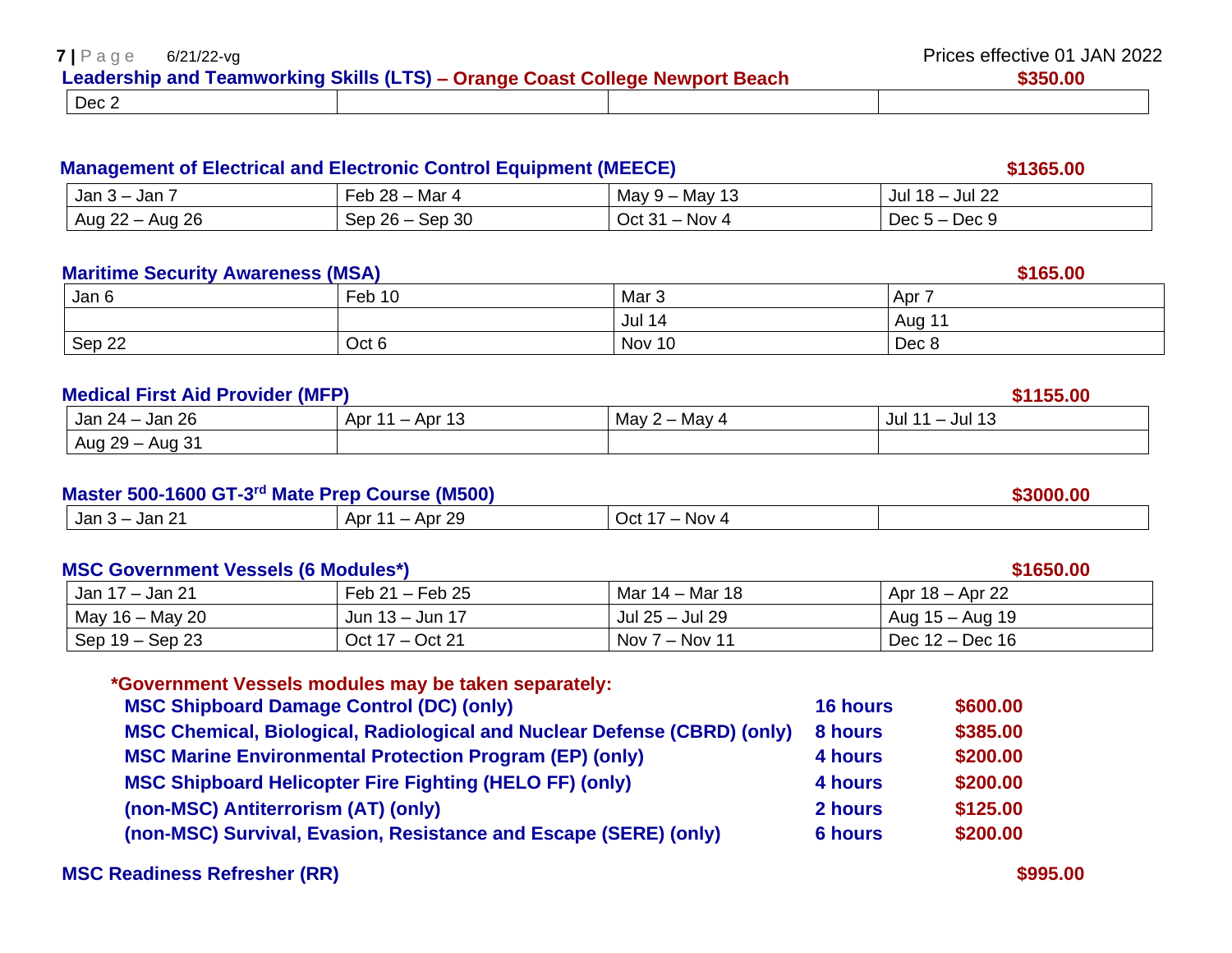**8** | P a g e 6/21/22-vg Prices effective 01 JAN 2022

| $Jan 6 - Jan 7$ | Feb 10 - Feb 11   | Mar 3 – Mar 4    | Mar 31 – Apr 1  |
|-----------------|-------------------|------------------|-----------------|
| May $5 -$ May 6 | Jun $2 -$ Jun $3$ | Jul 7<br>– Jul 8 | Aug $4 -$ Aug 5 |
| $Sep 8 - Sep 9$ | $Oct 6 - Oct 7$   | Nov $3 -$ Nov 4  | Dec $1 - Dec 2$ |

### **MSC Small Arms Training and Qualification (SA) <b>\$1975.00 \$1975.00**

| Jan 10 – Jan 13   |                           | Jan 31 – Feb 3    | Feb 14 – Feb 17     |
|-------------------|---------------------------|-------------------|---------------------|
| Mar 7 – Mar 10    | Mar 21 – Mar 24           | Apr $4 -$ Apr $7$ | Apr 25 – Apr 28     |
| May 9 – May 12    | May 23 – May 26           | Jun $6 -$ Jun $9$ |                     |
| Jul 11 – Jul 14   | Aug $8 -$ Aug 11          | Aug 22 – Aug 25   | Sep $12 -$ Sep $15$ |
| Sep 26 – Sep 29   | Oct $10 - \text{Oct } 13$ | $Oct 24 - Oct 27$ | Oct $31 - Nov 3$    |
| Nov $14 -$ Nov 17 | Dec $5 - Dec 8$           |                   |                     |

### **MSC Security Watch Stander – Basic (SWB) \$225.00**

| Jan 10 – Jan 13   |                           | Jan 31 – Feb 2    | Feb 14 – Feb 16  |
|-------------------|---------------------------|-------------------|------------------|
| Mar $7 -$ Mar 9   | Mar 21 – Mar 23           | Apr $4 -$ Apr $6$ | Apr 25 – Apr 27  |
| $May 9 - May 11$  | May 23 – May 25           | Jun $6 -$ Jun $8$ |                  |
| Jul 11 - Jul 13   | Aug $8 -$ Aug 10          | Aug 22 – Aug 24   | Sep 12 – Sep 14  |
| Sep 26 – Sep 28   | Oct $10 - \text{Oct } 12$ | Oct $24 - Oct$ 26 | Oct $31 - Nov 2$ |
| Nov 14 $-$ Nov 16 | $\Gamma$ Dec 5 – Dec 7    |                   |                  |

### **MSC Security Watch Stander – Advanced (SWA) \$225.00**

| Jan 14        |               | Feb 4         | Feb 18 |
|---------------|---------------|---------------|--------|
| Mar 11        | Mar 25        | Apr 8         | Apr 29 |
| <b>May 13</b> | <b>May 27</b> | <b>Jun 10</b> |        |
| <b>Jul 15</b> | Aug 12        | Aug 26        | Sep 16 |
| Sep 30        | Oct 14        | Oct 28        | Nov 4  |
| Nov 18        | Dec 9         |               |        |

### **MSC Ship's Reaction Force (SRF) \$975.00**

| Jan 15, Jan 17-18 | Feb 19, Feb 21-22 |                   |                   |
|-------------------|-------------------|-------------------|-------------------|
| Mar 12, Mar 14-15 |                   | Apr 9, Apr 11-12  | Apr 30, May 2-3   |
| May 14, May 16-17 | May 28, May 30-31 | Jun 11, Jun 13-14 |                   |
| Jul 16, Jul 18-19 | Aug 13, Aug 15-16 | Aug 27, Aug 29-30 | Sep 17, Sep 19-20 |
| Oct 1, Oct 3-4    | Oct 15, Oct 17-18 | Oct 30, Nov 1-2   | Nov 5, Nov 7-8    |
| Nov 19, Nov 21-22 | Dec 10, 12-13     |                   |                   |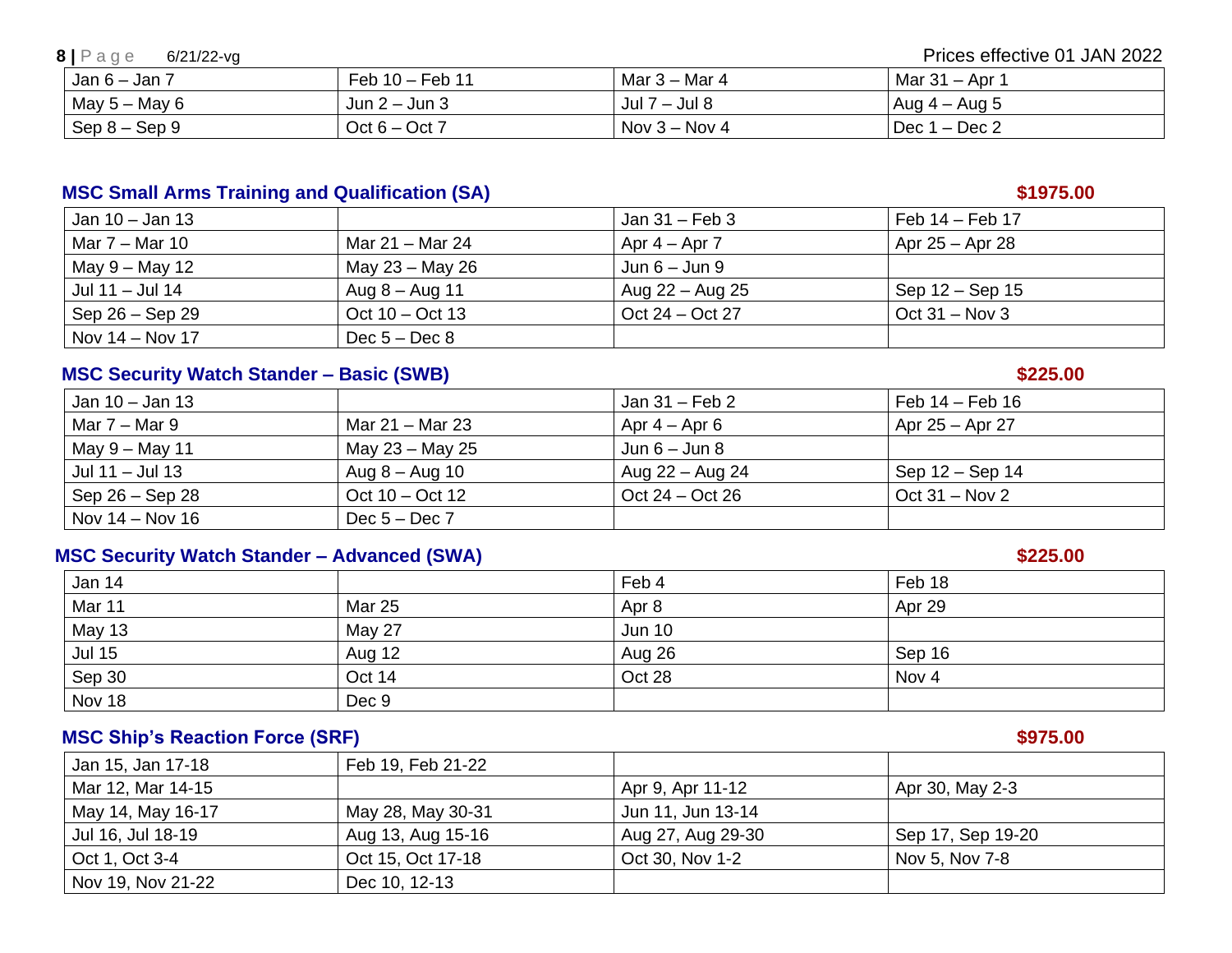### **Operator of Uninspected Passenger Vessels (OUPV) 61050.00 \$1050.00 \$1050.00**

| Jan 14-16, Jan 21-23, Jan 28-30 | Jul 15-17, Jul 22-24, Jul 29-31 | Oct 14-16, Oct 21-23, Oct 28-30 |
|---------------------------------|---------------------------------|---------------------------------|
|                                 |                                 |                                 |

## **Operator of Uninspected Passenger Vessels (OUPV) – Alameda (ALA) \$1050.00**

| Feb 11-13, Feb 18-20, Feb 25-27 |  | Aug 12-14, Aug 19-21, Aug 26-28   Oct 7-9, Oct 14-16, Oct 21-23 |
|---------------------------------|--|-----------------------------------------------------------------|

### **Proficiency in Survival Craft/Lifeboatman (PSC)** \$950.00

| Jan $3$ – Jan $6$ |                           |                   |                 |
|-------------------|---------------------------|-------------------|-----------------|
| Jan 17 – Jan 20   | Feb $7-$ Feb 10           | Mar 21 – Mar 24   | Apr 18 – Apr 21 |
| May $16 -$ May 19 | Jun 27 – Jun 30           | Jul 18 – Jul 21   | Aug 15 – Aug 18 |
| Sep 19 – Sep 22   | Oct $10 - \text{Oct } 13$ | Nov $14 -$ Nov 17 | Dec $5 - Dec 8$ |

### **Proficiency in Survival Craft Refresher (PSCR) \$600.00 \$600.00**

| $\vert$ Jan 4 – Jan 5                  |                     |                   |                 |
|----------------------------------------|---------------------|-------------------|-----------------|
| Jan 18 – Jan 19                        | $Feb 8 - Feb 9$     | Mar 22 – Mar 23   | Apr 19 – Apr 20 |
| $\vert$ May 17 – May 18                | Jun 28 – Jun 29     | Jul 19 - Jul 20   | Aug 16 – Aug 17 |
| $\sqrt{\text{Sep }20 - \text{Sep }21}$ | Oct $11 -$ Oct $12$ | Nov $15 -$ Nov 16 | Dec $6 - Dec 7$ |

### **QMED Electrician / Refrigerating Engineer (QMEDERE) \$5500.00**

| Feb<br>_Jan 3 – F                                           | ററ<br>Feb<br>ـ Apr ب<br>∠∪ | May<br>Jun 10<br>__<br>∼ | 19<br>Jul<br>Aua<br>– |
|-------------------------------------------------------------|----------------------------|--------------------------|-----------------------|
| Oct 21<br>San<br>$\overline{\phantom{0}}$<br>◡◡<br><u>_</u> |                            |                          |                       |

### **QMED Fireman/Watertender & Oiler (QMEDFOWT) \$3900.00**

| Jan<br>- ^ h<br>eo 4-<br>$10 -$ | 25<br>$28 -$<br>−ี∩Һ<br>Mar<br>⊺⊂ບ             | Apr $25 -$ May 20 | Jul<br>Aug ະ |
|---------------------------------|------------------------------------------------|-------------------|--------------|
| Sep<br>Oct<br>$-$<br>$\epsilon$ | ี่ 18<br>$\sim$<br>Oct<br><b>NOV</b><br>$24 -$ |                   |              |

### **QMED Pumpman / Machinist (QMEDPM) \$5500.00**

### **Qualified Assessor (QA)** \$750.00

|                   | Apr 26<br>Apr $25 -$ | Aug<br>Aug ∠ | - Nov<br>Oct 31<br>$\overline{\phantom{0}}$ |
|-------------------|----------------------|--------------|---------------------------------------------|
| Dec $5-$<br>Dec 6 |                      |              |                                             |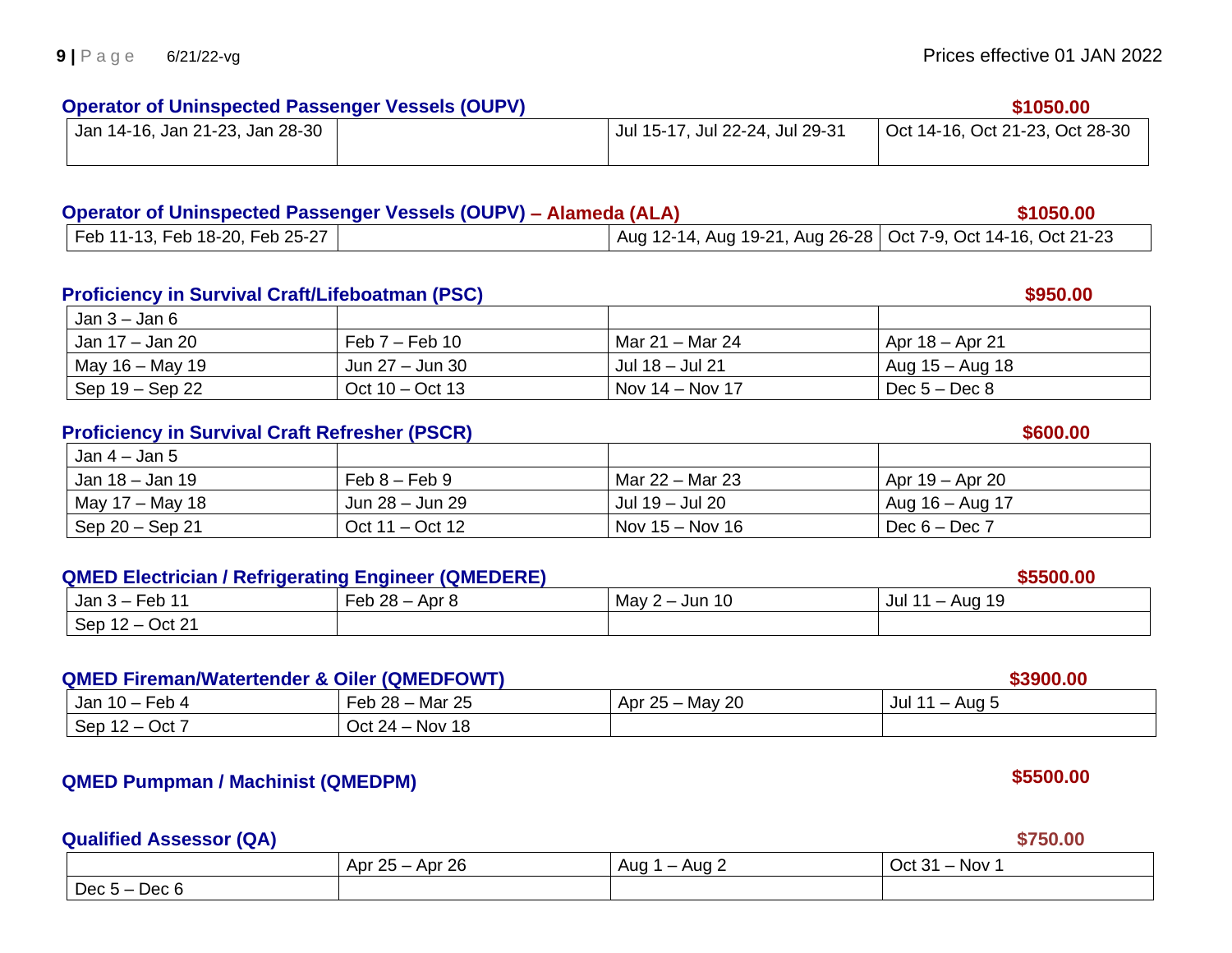### **Radar Observer Recertification (RADC) – Call to Schedule \$250.00**

### **Radar Observer Recertification (RADC) – Alameda (ALA) \$250.00** Feb 22 Mar 29 May 26 Jul 06 | Aug 23 | Sep 27 | Oct 25 Nov 18 Dec 12

# Feb 15 – Feb 17 Mar 9 – Mar 11 Apr 13 – Apr 15 Jun 21 – Jun 23 Jul 26 – Jul 28 Aug 16 – Aug 18 Sep 20 – Sep 22 Oct 18 – Oct 20 Nov 15 – Nov 17 Dec 13 – Dec 15

| ว∩<br>r c<br>Jun<br>. $100$<br>∹∩r<br>Mar<br>Dec<br>∍Mar<br>ו זכי<br>Jur<br>≍ົດເ<br><u>м.</u><br>$\mathbf{u}$<br>ノビハ<br><u>vu</u><br>.<br>. |  |  |
|---------------------------------------------------------------------------------------------------------------------------------------------|--|--|
|                                                                                                                                             |  |  |

| Feb<br><u>—</u><br>Feb | Apr $4-$<br>Apr & | Aua<br>Aug $8-$<br>╹ |
|------------------------|-------------------|----------------------|
| Nov<br>$\cdot$ Nov 11  |                   |                      |

### **Rating Forming Part of an Engineering Watch (RFPEW) \$1150.00**

| Feb<br>$\overline{\phantom{0}}$<br>- 60 | ററ<br>Apr<br>Mar<br>40        | $\sim$ -<br>May<br>May<br>ت∠<br>$\sim$ | Aua<br>Aug |
|-----------------------------------------|-------------------------------|----------------------------------------|------------|
| $\sim$<br>۰~۱<br>ıΔ<br>ົ ເພ<br>◡◡       | റ്റ<br>Dec 2<br>Nov<br>– 20 – |                                        |            |

### **Rating Forming Part of a Navigational Watch (RFPNW) \$750.00**

| $\sim$ . The contract of the contract of the contract of the contract $\sim$ . The contract of the contract of the contract of the contract of the contract of the contract of the contract of the contract of the contract of th |                                             | ---------     |
|-----------------------------------------------------------------------------------------------------------------------------------------------------------------------------------------------------------------------------------|---------------------------------------------|---------------|
| 14<br>Jan<br>Jan<br>.                                                                                                                                                                                                             | Mar 18<br>Mar 1<br>$\overline{\phantom{0}}$ | Jul<br>้งนเ 8 |
| Sep<br><u>ിവെ പ</u><br>ວບບ ວ                                                                                                                                                                                                      | $-$ Nov 22<br><b>Nov 21</b>                 |               |

| Rating Forming Part of a Navigational Watch (RFPNW) – Orange Coast College Newport Beach |  |  |
|------------------------------------------------------------------------------------------|--|--|
|                                                                                          |  |  |

# **Radar Observer Refresher (RADR) – Call to Schedule \$600.00 Radar Observer Refresher (RADR) – Alameda (ALA) \$600.00**

|                                        |                 | ----- | -------------- |
|----------------------------------------|-----------------|-------|----------------|
| Nov 15 – Nov 17                        | Dec 13 – Dec 15 |       |                |
| <b>Radar Observer Unlimited (RADU)</b> |                 |       | \$1000.00      |
|                                        |                 |       |                |

### **Radar Observer Unlimited (RADU) – Alameda (ALA) \$1000.00**

| Feb 7<br>– Feb      | Apr $4-$<br>Apr ک | . <i>.</i> .<br>Aug<br>Aug |
|---------------------|-------------------|----------------------------|
| Nov<br>, $-$ Nov 11 |                   |                            |
|                     |                   |                            |

### **10** | P a g e 6/21/22-vg **Prices effective 01 JAN 2022**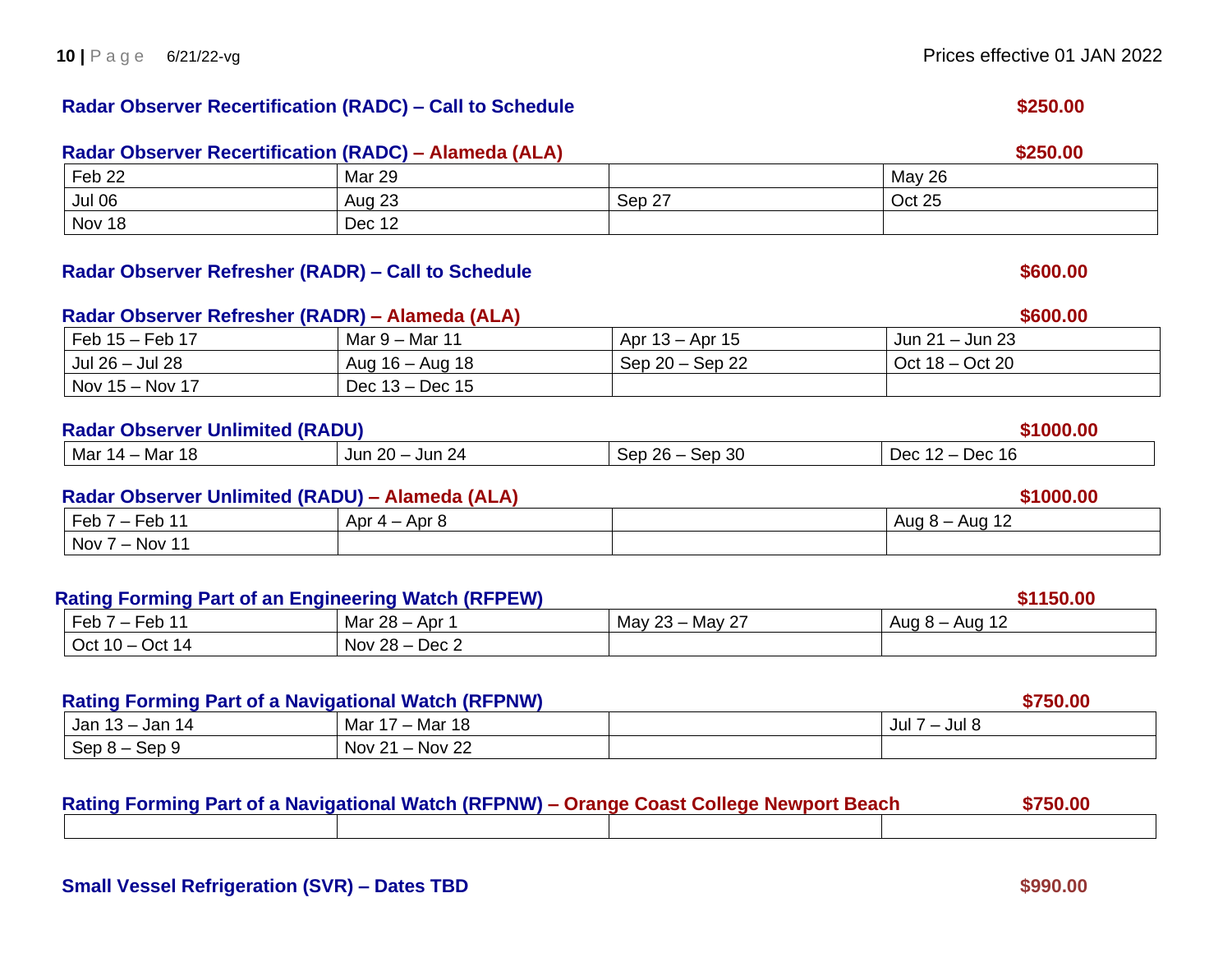### **Tankship Dangerous Liquids (TANK) <b>***S1150.00*

| Jan 3<br>Jar            | . <b>^</b> r<br>⊢eb<br>ັ             | r 29<br>Apr<br>Api<br>. zo –  | May<br>- -<br>May 9<br>ں ا              |
|-------------------------|--------------------------------------|-------------------------------|-----------------------------------------|
| --<br>Jun 2<br>Jul<br>- | -29<br>ົດເ<br>Jul 25 $-$<br>.<br>Jur | Sep<br>sep<br>16<br>—<br>1 Z. | $\lambda$ – Nov $\lambda$<br><b>Nov</b> |

| <b>Train the Trainer (TTT)</b>              | 1100.00 |               |                        |
|---------------------------------------------|---------|---------------|------------------------|
| Feb 4<br>Jan 31<br>$\overline{\phantom{0}}$ |         | Jul 15<br>Jul | Oct 28<br>Oct 24 – $($ |

| <b>Vessel Personnel with Designated Security Duties (VPDSD)</b> |        |       | \$300.00      |  |
|-----------------------------------------------------------------|--------|-------|---------------|--|
| Feb 18                                                          | Mar 11 | Apr 8 | <b>Jun 10</b> |  |
| Aug 12                                                          | Oct 14 | Dec 9 |               |  |

| Vessel Personnel with Designated Security Duties (VPDSD) - Alameda (ALA) |       |         | \$300.00 |
|--------------------------------------------------------------------------|-------|---------|----------|
| Jan 24                                                                   | Mar 7 | May $3$ | Jul 5    |
| $\sqrt{5}$ Sep $\sqrt{7}$                                                | Nov 3 |         |          |

|        | Vessel Personnel with Designated Security Duties (VPDSD) – Orange Coast College Newport Beach | \$300.00 |
|--------|-----------------------------------------------------------------------------------------------|----------|
| Sep 20 |                                                                                               |          |

| <b>Vessel Security Officer (VSO)</b> |                 | \$550.00      |
|--------------------------------------|-----------------|---------------|
| $\vert$ Feb 21 – Feb 22              |                 | Aug 8 – Aug 9 |
| $\vert$ Oct 24 – Oct 25              | Dec $5 - Dec 6$ |               |

| Vessel Security Officer (VSO) - Orange Coast College Newport Beach |  | \$550,00 |
|--------------------------------------------------------------------|--|----------|
| $\sqrt{\text{Sep }21 - \text{Sep }22}$                             |  |          |

**Visual Communications (Flashing Light) 8165.00 Please call TRLMI to schedule training, (619)263-1638**